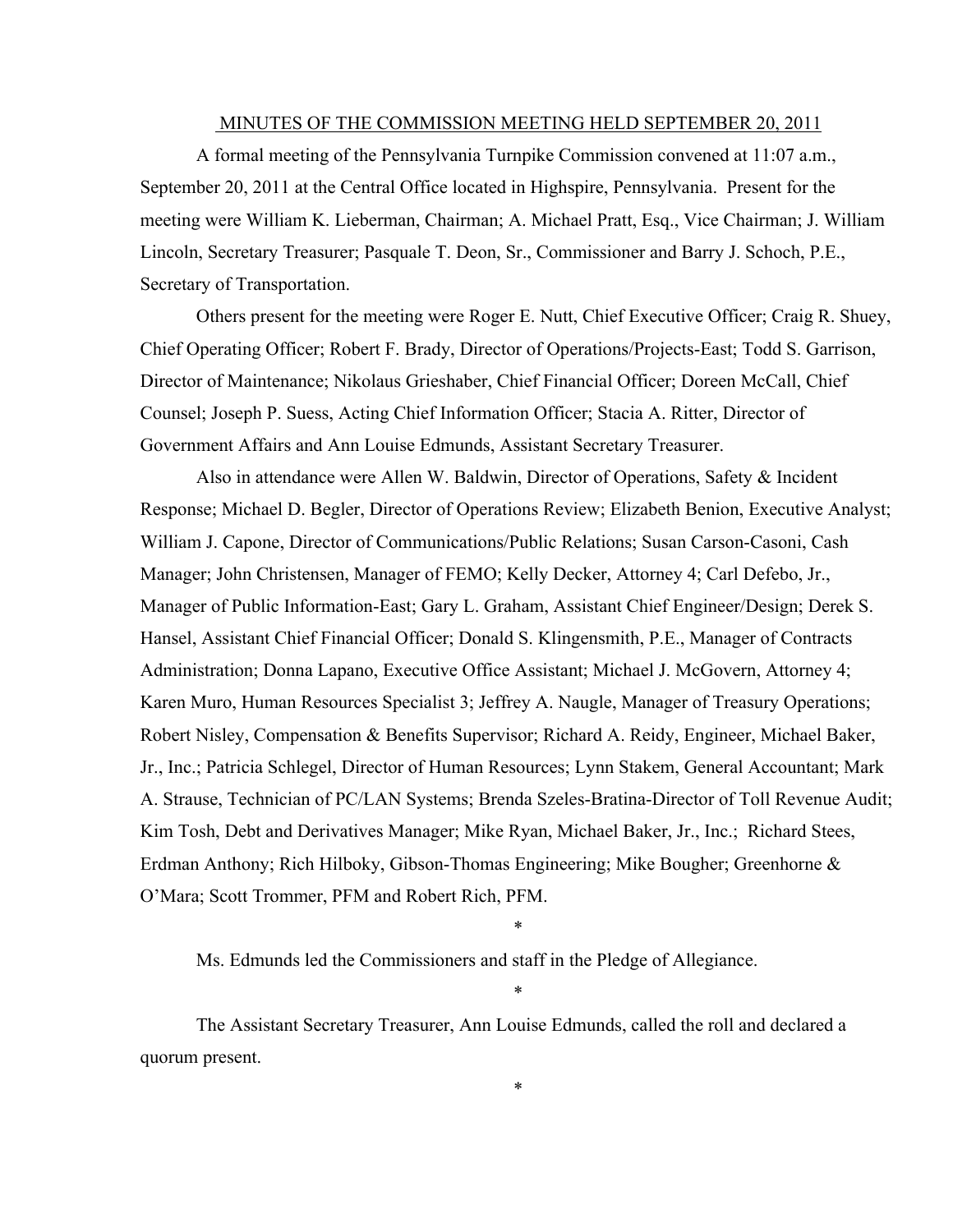#### SUNSHINE ANNOUNCEMENT

MS. EDMUNDS: THE COMMISSIONERS MET IN EXECUTIVE SESSION PRIOR TO TODAY'S FORMAL AGENDA SESSION TO CONSIDER MATTERS OF PERSONNEL, WHICH INCLUDED A RECLASSIFICATION, LATERAL TRANSFER, SALARY ADJUSTMENTS, PROMOTIONS, NEW HIRES, TERMINATIONS, VACANCIES, AND REQUESTS TO FILL; TO POST AND FILL; TO CREATE, POST AND FILL; TO ABOLISH; TO ADVERTISE; AND TO INCREASE COMPLEMENT POSITIONS IN THE ENGINEERING, OPERATIONS REVIEW, TOLL REVENUE AUDIT, FINANCE AND ADMINISTRATION, AND FARE COLLECTIONS DEPARTMENTS AS WELL THE WESTERN REGIONAL AND EASTERN REGIONAL OFFICES.

THE COMMISSIONERS ALSO DISCUSSED Foor v. PTC, Docket No. 0005546, Trumbull Corp. v. PTC, Docket No. 3997 and Cross Claim No, 2010-007 AND ENGAGED IN NON-DELIBERATIVE INFORMATIONAL DISCUSSIONS REGARDING VARIOUS ACTIONS AND MATTERS, WHICH HAVE BEEN APPROVED AT PREVIOUS PUBLIC MEETINGS.

\*

#### PUBLIC COMMENT

MS. EDMUNDS: THE PUBLIC IS WELCOME AT THIS TIME TO ADDRESS THE COMMISSION REGARDING ITEMS LISTED ON THE AGENDA OR OTHER ITEMS NOT LISTED ON THE AGENDA THAT ARE WITHIN THE COMMISSION'S AUTHORITY OR CONTROL.

IN ORDER TO CONDUCT AN ORDERLY, EFFICIENT, EFFECTIVE AND DIGNIFIED MEETING, ALL PERSONS WISHING TO ADDRESS THE COMMISSION SHOULD HAVE SIGNED IN AND REQUESTED TIME TO SPEAK. IF YOU HAVE NOT DONE SO, YOU ARE INVITED TO DO SO.

COMMISSIONERS, WE HAVE NO REQUESTS TO ADDRESS THE COMMISSION. AT THIS TIME WE ASK ALL VISITORS TO STAND AND INTRODUCE YOURSELF.

MIKE RYAN, MICHAEL BAKER, JR., INC. RICHARD STEES, ERDMAN ANTHONY RICH HILBOKY, GIBSON-THOMAS ENGINEERING MIKE BOUGHER, GREENHORNE & O'MARA SCOTT TROMMER, PFM ROBERT RICH, PFM

\*

#### MINUTES OF THE MEETING

Motion-That the Minutes of the meeting held August 16, 2011 be approved and filed-was

made by Commissioner Deon seconded by Commissioner Pratt; and passed unanimously.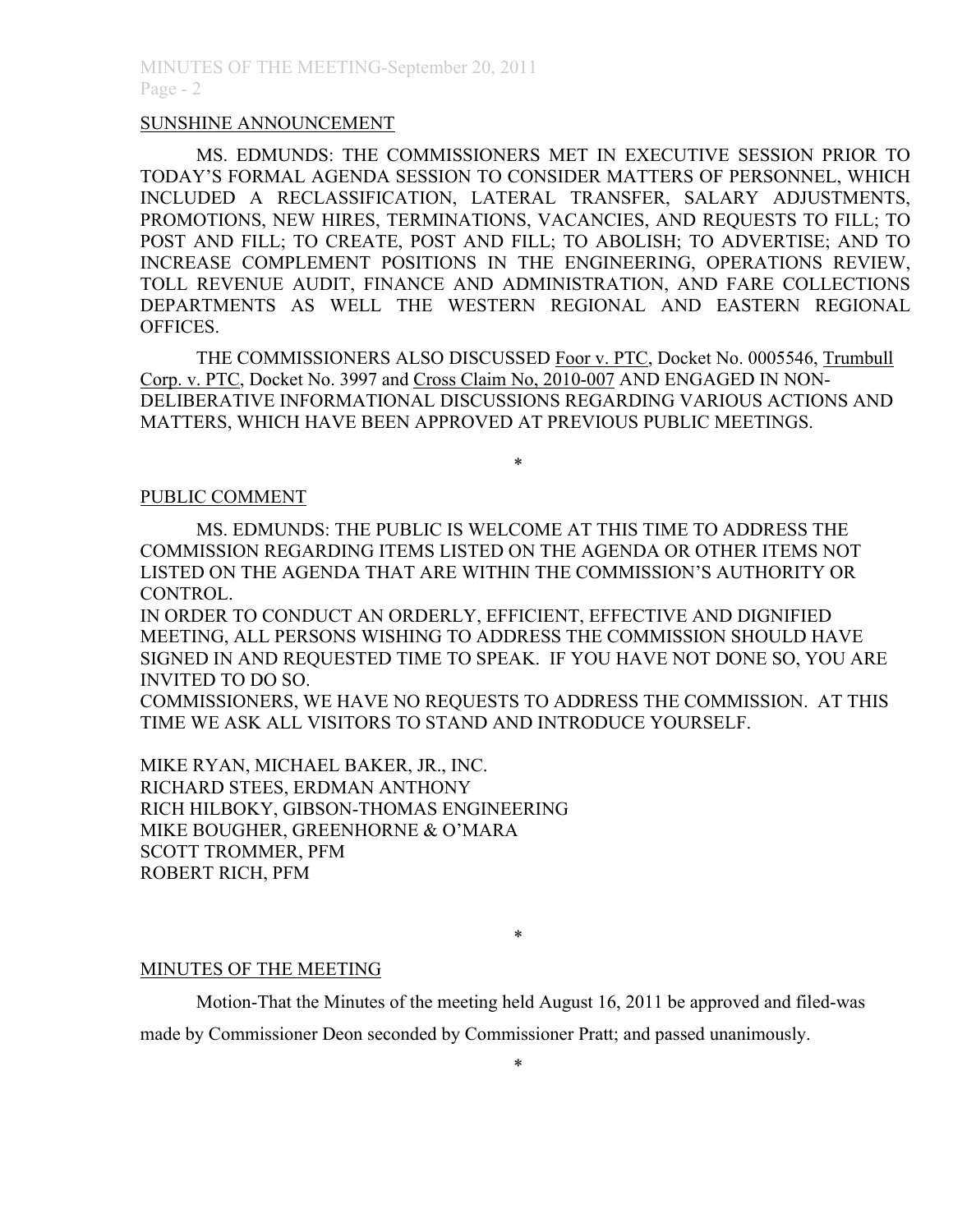# MINUTES OF THE MEETING-September 20, 2011 Page - 3

#### COMMUNICATIONS

Motion-That the Commission accepts and files the memos received from the Chief Counsel, the Director of Toll Revenue Audit and the Director of Fare Collection-was made by Commissioner Pratt, seconded by Commissioner Lincoln; and passed unanimously.

\*

#### PERSONNEL

Motion-That the Commission approves the Personnel as amended-was made by Commissioner Deon, seconded by Commissioner Lincoln; and passed unanimously.

# NEW BUSINESS

### Reinvestments, Liquidations and Purchase of Securities

Upon the motion by Commissioner Deon, seconded by Commissioner Lincoln, the following Resolution was presented for adoption:

\*

#### RESOLUTION

BE IT RESOLVED that The Pennsylvania Turnpike Commission hereby ratifies the action of the Assistant Chief Financial Officer, with approval of the Consulting Engineer, in directing the Trustee to make the foregoing reinvestments, liquidations and purchases; and

BE IT FURTHER RESOLVED that copies of the Resolution certified by the Assistant Secretary Treasurer shall be forwarded to the Trustee as required in Article VI, Section 602 of the 2001 Amended and Restated Trust Indenture.

The following members voted yea: Commissioners Lieberman, Pratt, Lincoln, Deon and Schoch; the motion passed unanimously.

### AGREEMENTS

Motion-That the Commission approves the negotiation and execution of the Agreements and Amendments and advertising for the items listed in memos "a" through "e":

\*

- a. Reimbursement Agreement with Bedford Rural Electric Cooperative, Inc. (BREC) to reimburse BREC for the necessary engineering and relocation work for the MP 149.00 to MP 155.00 total reconstruction project; for a not-to-exceed amount of \$69,485.00;
- b. Exercise the option to renew our agreement with Brinks U.S. for armored courier services, to extend the agreement for eight (8) additional months;
- c. Sponsorship Agreement with State Farm Insurance Company, brokered through Travelers Marketing, for State Farm to serve as sponsor of the mobile phone application (TRIP Talk) and other components of the Turnpike Roadway Information Program (TRIP);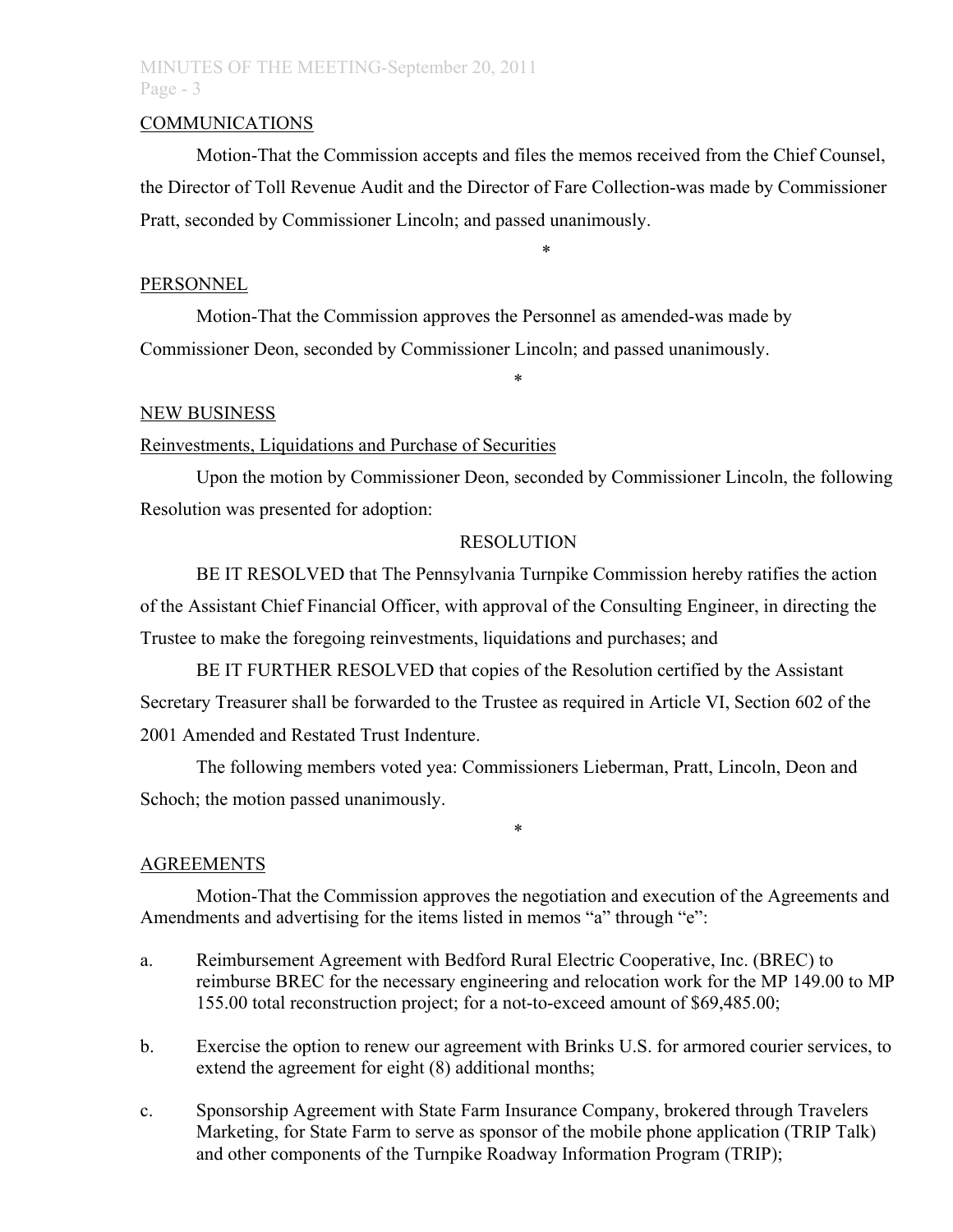- d. Reimbursement Agreement with Jenkins Township to reimburse the Township for the necessary engineering and relocation work for the elimination of Bridge NB-651 at MP A113.35; for a not-to-exceed amount of \$975,000.00;
- e. Exercise the option to renew our agreements for health care benefits with Highmark Blue Shield (medical and vision), Aetna (prescription) and United Concordia (dental), to extend our agreements through June 30, 2012; and authorize the issuance of RFP's for these services.

-was made by Commissioner Deon, seconded by Commissioner Lincoln; and passed unanimously. \*

# RIGHT-OF-WAY REQUEST

Motion-That the Commission approves the Right-of-Way Requests for the items listed in

memos "a" through "f":

- a. Authorize the acquisition of Right-of-Way #8995-R12, a partial take parcel, necessary for the Rt. 903 Slip Ramp project; by issuing payment in the amount of \$10,150.00 payable to Robert E. McCulley, representing fair market value and pro-rated taxes; authorize the appropriate Commission officials to execute the agreement of sale; authorize the payment of additional statutory damages as calculated by the Legal Department and approved by the Chief Executive Officer; and payment of the fair market value to the property owner is contingent upon the delivery of a deed prepared by the Legal Department;
- b. Authorize the acquisition of Right-of-Way #2106-A, a total take parcel, necessary for the Hazelette Street Bridge elimination project; by issuing payment in the amount of \$109,630.00 payable to Puzak Law Offices, Escrow Agent, representing fair market value, pro-rated taxes and recording fees; authorize the appropriate Commission officials to execute the agreement of sale; authorize the payment of additional statutory damages as calculated by the Legal Department and approved by the Chief Executive Officer; and payment of the fair market value to the property owners is contingent upon the delivery of a deed prepared by the Legal Department;
- c. Authorize the acquisition of Right-of-Way #6047-E-R1, a partial take parcel, necessary for the Valley Hill Road Bridge replacement project at MP 316.58; by issuing payment in the amount of \$5,075.00 payable to James H. and Margaret A. Gallagher, representing fair market value and pro-rated taxes; authorize the appropriate Commission officials to execute the agreement of sale; authorize the payment of additional statutory damages as calculated by the Legal Department and approved by the Chief Executive Officer; and payment of the fair market value to the property owners is contingent upon the delivery of a deed prepared by the Legal Department;
- d. Authorize the acquisition of Right-of-Way #14219-C, a partial take parcel, necessary for the total reconstruction project from MP 40.00 to MP 48.00; by issuing payment in the amount of \$31,311.00 payable to Nathan J. Zarichnak & Associates, LLC, Escrow Agent, representing fair market value and pro-rated taxes; authorize the appropriate Commission officials to execute the agreement of sale; authorize the payment of additional statutory damages as calculated by the Legal Department and approved by the Chief Executive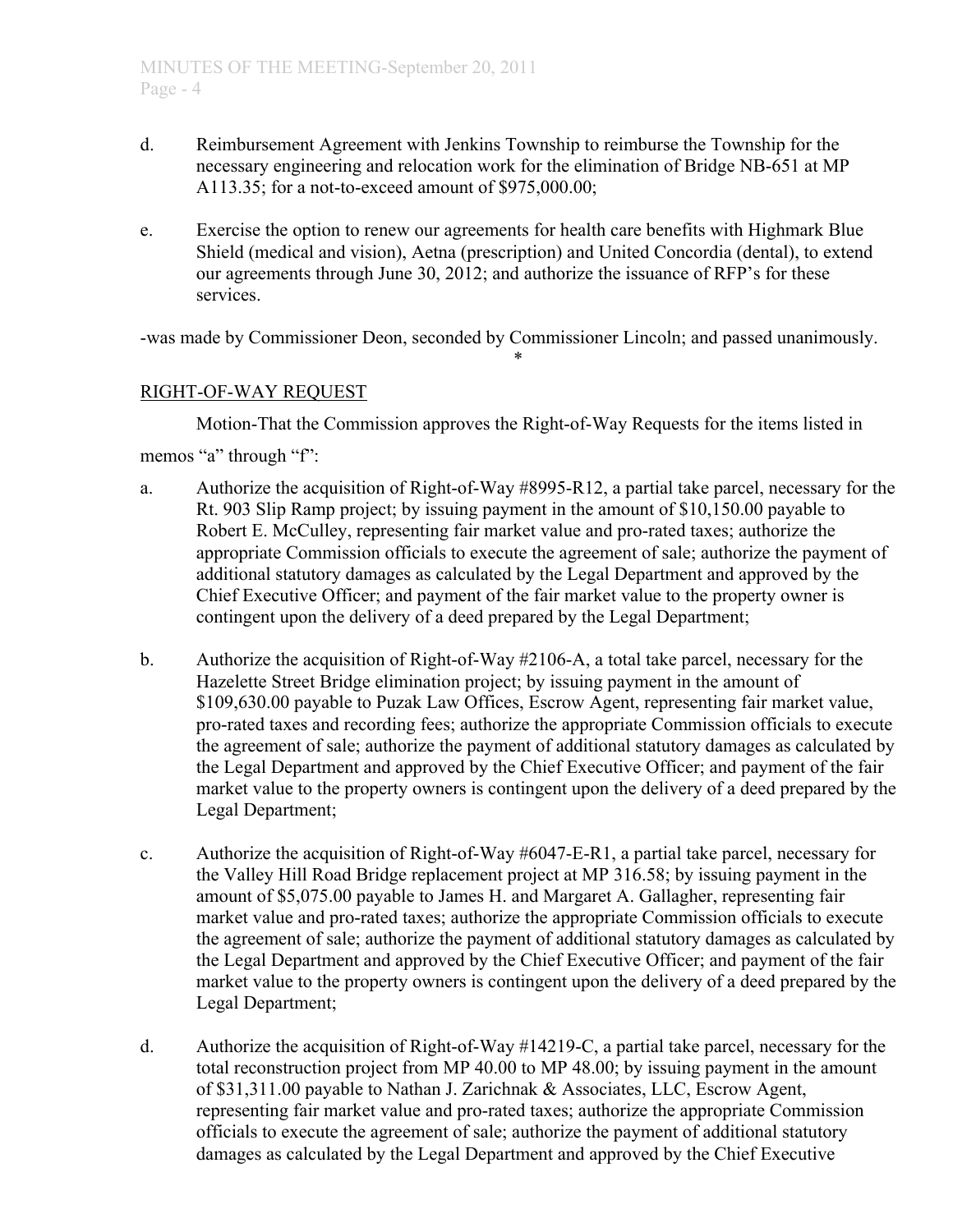Officer; and payment of the fair market value to the property owner is contingent upon the delivery of a deed prepared by the Legal Department;

- e. Authorize the acquisition of Right-of-Way #16452, a partial take parcel, necessary for construction of the Mon/Fayette Expressway; by issuing the following payments:
	- \$1,000.00 payable to Don E. and Brenda J. Hatley;<br>• \$ 500.00 payable to Mark Randolph:
	- \$ 500.00 payable to Mark Randolph;

representing fair market value; authorize the appropriate Commission officials to execute the agreement of sale; authorize the payment of additional statutory damages as calculated by the Legal Department and approved by the Chief Executive Officer; and payment of the fair market value to the property owners is contingent upon the delivery of a deed prepared by the Legal Department;

f. Authorize the acquisition of Right-of-Way #8995-R16, a partial take parcel, necessary for the Rt. 903 Slip Ramp project; by issuing payment in the amount of \$1,522.50 payable to Anthony Gaudiuso and Domenico Balzano, representing fair market value and pro-rated taxes; authorize the appropriate Commission officials to execute the agreement of sale; authorize the payment of additional statutory damages as calculated by the Legal Department and approved by the Chief Executive Officer; and payment of the fair market value to the property owners is contingent upon the delivery of a deed prepared by the Legal Department.

-was made by Commissioner Deon, seconded by Commissioner Pratt; and passed unanimously.

# APPROVE ADVERTISING

Motion-That the Commission approves advertising for the items listed in memos "a" through "f":

\*

- a. Engineering or materials firm for open-end construction materials inspection and testing services from MP 0.00 to MP 200.00 and the Western Expansion Projects;
- b. Engineering or materials firm for open-end construction materials inspection and testing services from MP 200.00 to MP 358.00 and the Northeast Extension;
- c. Two (2) engineering or construction management firms for open-end construction inspection services from MP 0.00 to MP 247.00 and the Western Expansion Projects;
- d. Two (2) engineering or construction management firms for open-end construction inspection services from MP 247.00 to MP 358.00 and the Northeast Extension;
- e. Full service open-end advertising/marketing/public relations services for marketing plan development;
- f. Stop loss insurance provider.

-was made by Commissioner Deon, seconded by Commissioner Pratt; and passed unanimously.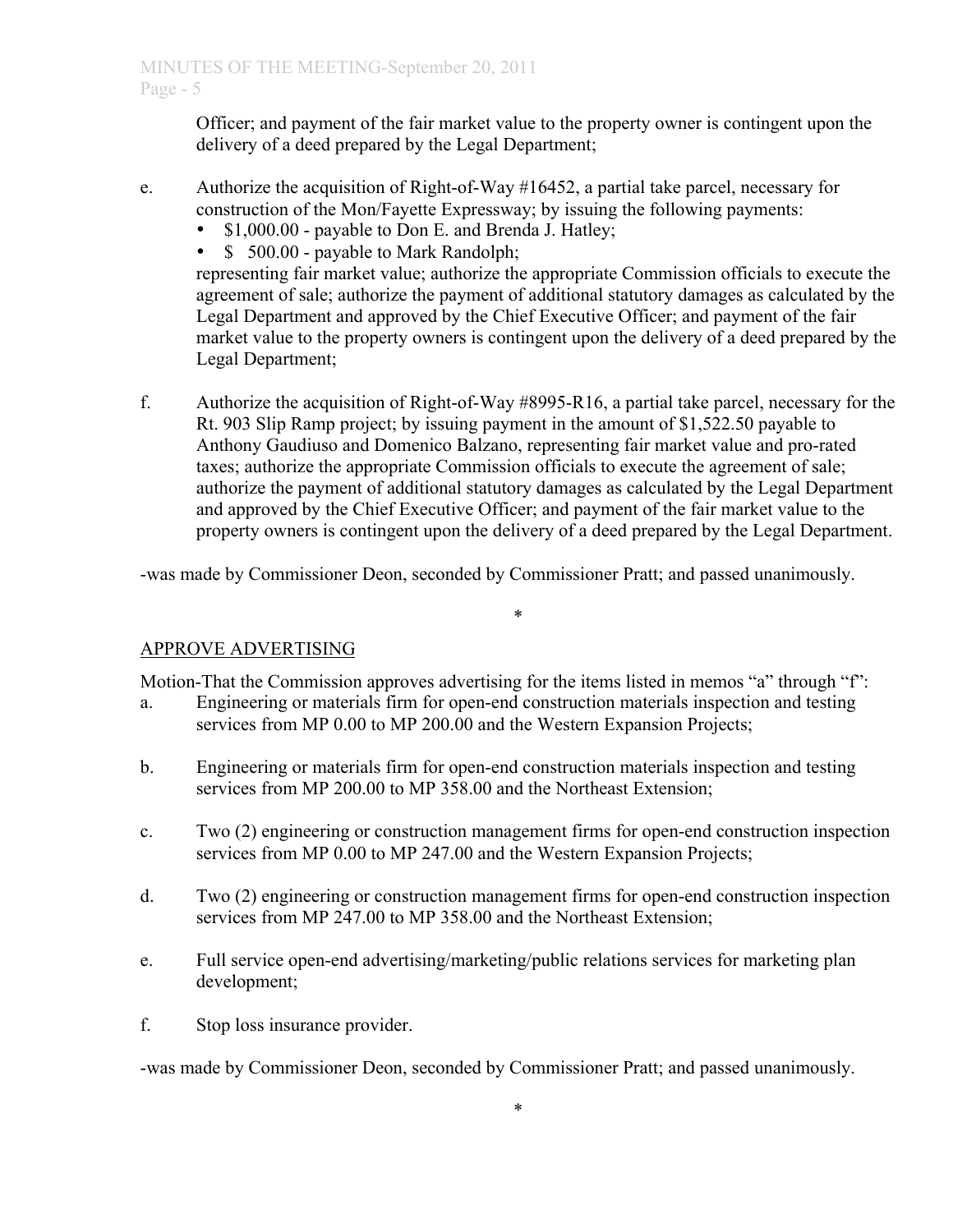## AWARD OF BIDS AND ISSUANCE OF PURCHASE ORDERS

Motion-That the Commission approves the Award of Bids, a Change Order and Issuance of

Purchase Orders for the items listed in memos "a" through "i":

- a. Seven (7) crew cab stake body trucks, utilizing the Commonwealth's contract with New Holland Auto Group; at a total award of \$541,286.62;
- b. Change Order for Purchase Order 440002770 with Apex Advertising, Inc. for uniform shirts and jackets, and for public-outreach items including; customer safety, E-ZPass and other promotions, for an additional \$37,500.00; increasing the purchase order to \$77,500.00;
- c. Eleven (11) extended length trade vans, utilizing the Commonwealth's contract with Apple Automotive Group; at a total award of \$328,075.00;
- d. Six (6) cargo teller vans, utilizing the Commonwealth's contract with Apple Automotive Group; at a total award of \$167,874.00;
- e. Eight (8) 2012 Chevrolet 2500 HD crew cab pickup trucks, utilizing the Commonwealth's contract with Apple Automotive Group; at a total award of \$285,768.00;
- f. Three (3) JLG telescoping boom lifts, utilizing the Commonwealth's contract with Equipment Depot; at a total award of \$189,785.10;
- g. Twenty-six (26) 4x4 extended cab pickup trucks, utilizing the Commonwealth's contract with Apple Automotive Group; at a total award of \$702,144.00;
- h. Seventeen (17) vehicle mounted message boards, utilizing the Commonwealth's contract with Trafcon Industries, Inc.; at a total award of \$120,768.00;
- i. Facility contracts for capital replacement, upgrade and repair services (October 1, 2011- September 30, 2013) based upon estimates listed below for a not-to-exceed total amount of \$6,000,000.00; and authorize staff to adjust as necessary during the term of the contracts:

|             | District 1      | District 2    | District 3      | District 4      | District 5      | <b>TOTAL</b> |
|-------------|-----------------|---------------|-----------------|-----------------|-----------------|--------------|
| Electrical  | Schultheis      | Clark         | Clark           | Clark           | Clark           | \$1,550,000  |
|             | Electric        | Contractors   | Contractors     | Contractors     | Contractors     |              |
|             | \$515,000       | \$365,000     | \$140,000       | \$265,000       | \$265,000       |              |
| General     | Clark           | Clark         | Clark           | Clark           | Clark           | \$1,400,000  |
|             | Contractors     | Contractors   | Contractors     | Contractors     | Contractors     |              |
|             | \$740,000       | \$165,000     | \$165,000       | \$165,000       | \$165,000       |              |
| Landscaping | The             | The Brickman  | The Brickman    | The Brickman    | The Brickman    | \$500,000    |
|             | <b>Brickman</b> | Group         | Group           | Group           | Group           |              |
|             | Group           | \$100,000     | \$100,000       | \$100,000       | \$100,000       |              |
|             | \$100,000       |               |                 |                 |                 |              |
| Mechanical  | McKamish        | MARC-         | eciService.     | Blanski         | Blanski         | \$875,000    |
|             | Inc.            | Service       | Inc.            | Inc.            | Inc.            |              |
|             | \$165,000       | \$165,000     | \$165,000       | \$190,000       | \$190,000       |              |
| Plumbing    | Clark           | Clark         | Clark           | Clark           | Clark           | \$975,000    |
|             | Contractors     | Contractors   | Contractors     | Contractors     | Contractors     |              |
|             | \$365,000       | \$165,000     | \$165,000       | \$140,000       | \$140,000       |              |
| Roofing     | Burns $&$       | Burns $\&$    | <b>Spotts</b>   | <b>Spotts</b>   | <b>Spotts</b>   | \$700,000    |
|             | Scalo           | Scalo Roofing | <b>Brothers</b> | <b>Brothers</b> | <b>Brothers</b> |              |
|             | Roofing         | \$140,000     | Inc.            | Inc.            | Inc.            |              |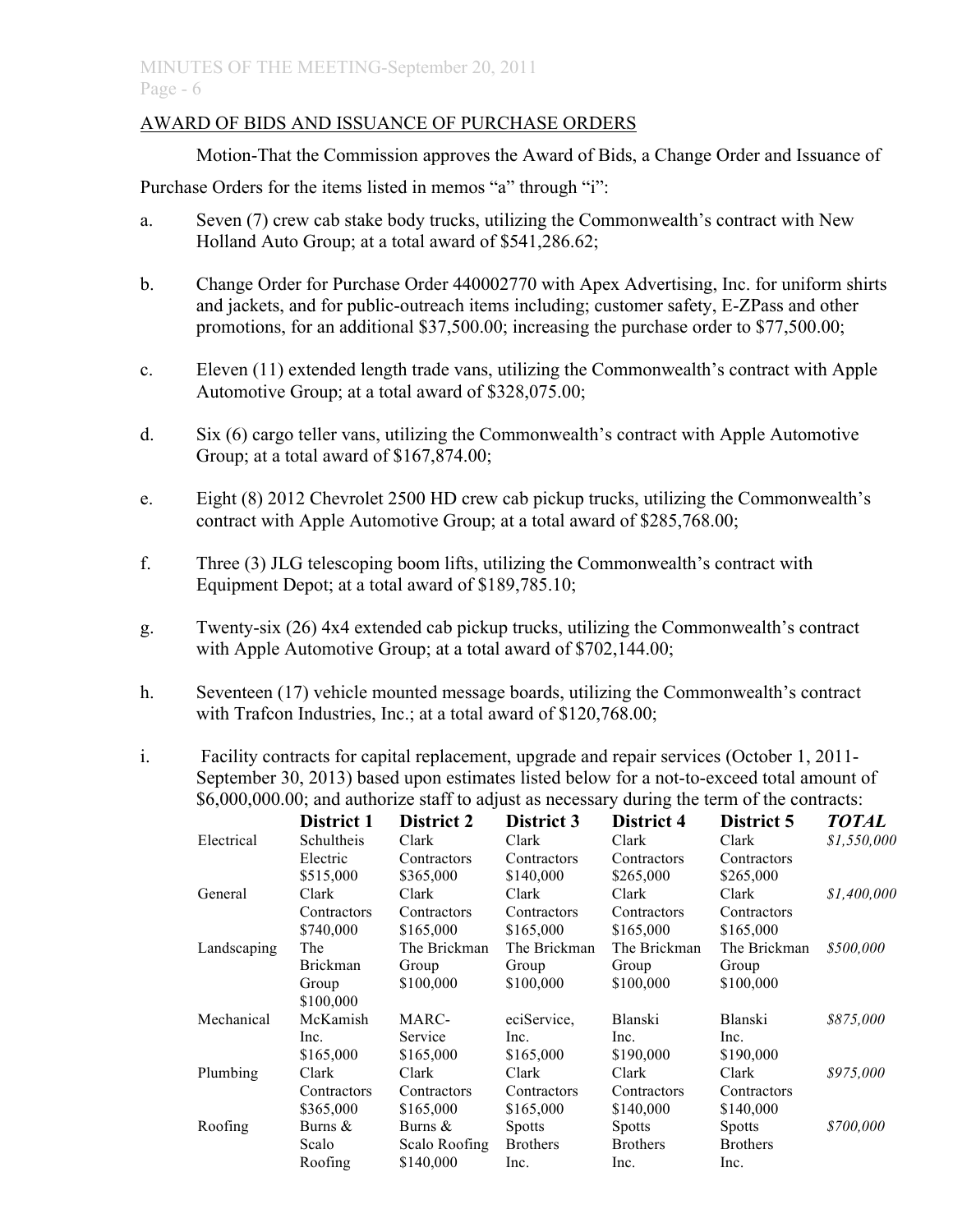\$140,000 \$140,000 \$140,000 \$140,000 TOTAL: \$6,000,000 -was made by Commission Lincoln, seconded by Commissioner Pratt; the motion passed unanimously.

## PSPC RECOMMENDATIONS

Motion-That the Commission approves the consultant selection recommendation from the Professional Services Procurement Committee (PSPC) and authorizes the negotiation and execution of the agreements for the items listed in memos "a" and "c":

\*

- a. Engineering design services for the full depth roadway reconstruction project from MP 57.00 to MP 67.00 to SAI Consulting Engineers, Inc.; at a not-to-exceed amount of \$21,000,000.00;
- c. Engineering design services for the replacement of the Hawk Falls Bridge NB-610, at MP A88.59 to Modjeski and Masters, Inc.; at a not-to-exceed amount of \$9,000,000.00.

-was made by Commissioner Deon, seconded by Commissioner Lincoln;

Motion- That the Commission approves the consultant selection recommendation from the Professional Services Procurement Committee (PSPC) and authorizes the negotiation and execution of the agreement for the item listed in memo "b":

b. Construction management and inspection services for the roadway and bridge reconstruction from MP 202.00 to MP 210.00 to TCMS-Maguire Partnership; at a not-to-exceed amount of \$12,500,000.00;

-was made by Commissioner Deon; seconded by Commissioner Pratt; Chairman Lieberman abstained.

CHAIRMAN LIEBERMAN: I ABSTAIN ON THIS VOTE BECAUSE THE VENDOR LISTED IN THIS ITEM IS A CLIENT.

\*

The motions passed.

# SUPPLEMENTAL AGREEMENTS

Motion-That the Commission approves the negotiation and preparation of the

Supplemental Agreements as listed in memos "a" through "c":

- a. Supplemental Agreement #3 with Legion Design/Campbell & Associates for replacement of Bridge DB-155 at MP 342.75, for an additional \$60,000.00, for additional design work necessary to obtain the required permits/clearances from the reviewing state and local agencies;
- b. Supplemental Agreement #2 with Vitetta for architectural and engineering services for the Somerset Maintenance Facility reconstruction project, for an additional \$1,600,000.00, for extensive redesign for the new Somerset Maintenance Facility and construction administration services;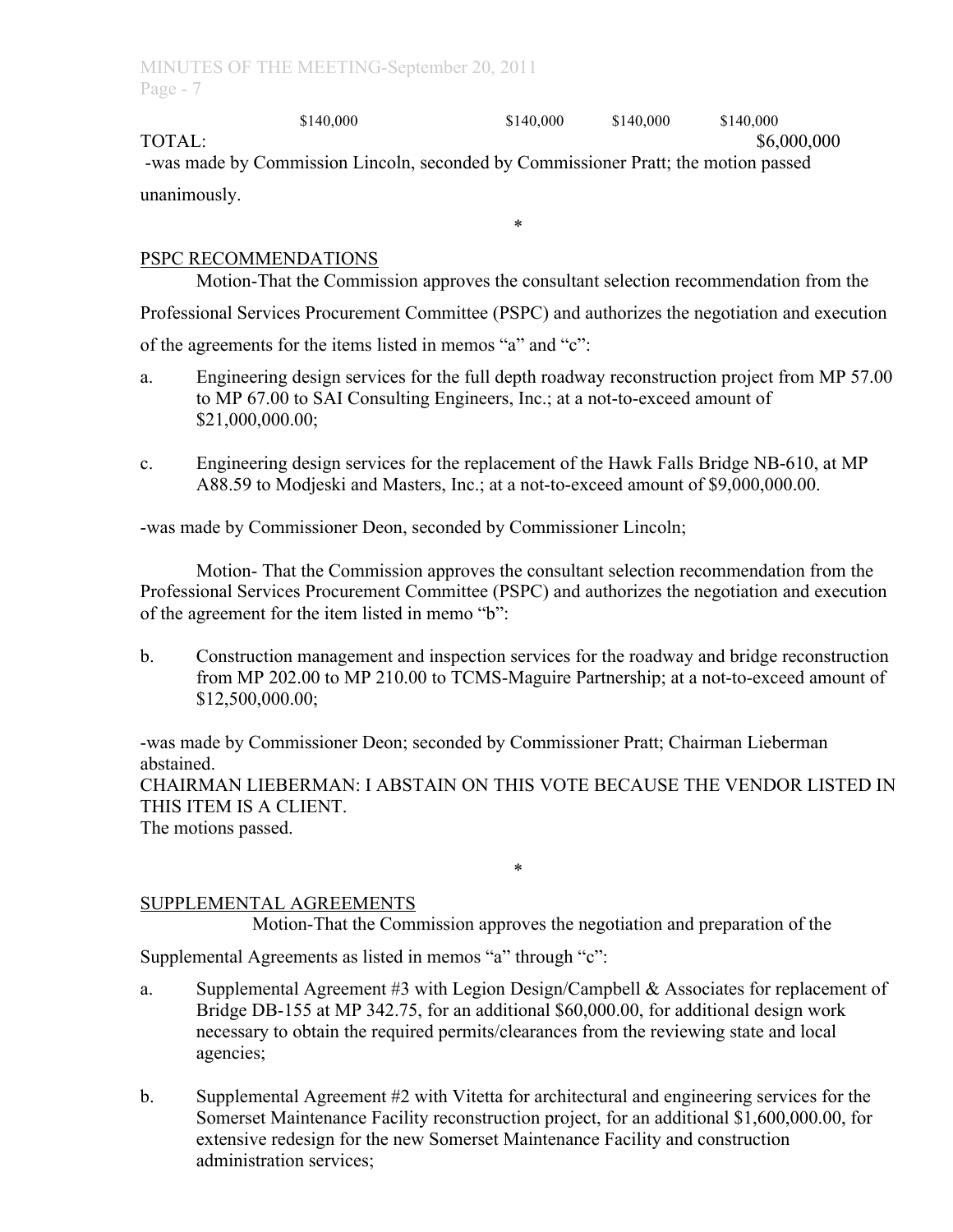c. Supplemental Agreement #1 with Brinjac Engineering for vehicle wash wastewater recycling/treatment systems, for an additional \$75,000.00, for additional design and construction services to comply with DEP regulations.

-was made by Commissioner Lincoln, seconded by Commissioner Deon; and passed unanimously.

\*

### CHANGE ORDERS

Motion-That the Commission approves the Change Orders for the items listed in memos "a" through "c".

- a. Change Order #4 for Contract #T-048.00R001-3-02 with Lindy Paving, Inc. for bituminous resurfacing between MP 49.33 and MP 56.68; for an increase of \$795,260.98;
- b. Change Order #1 for Contract #EN-00097-03-07 with Road-Con, Inc. for roadway and miscellaneous repairs between MP 298.33 and MP 358.11; for an increase of \$2,425,476.97;
- c. Change Order #1 for Contract #EN-00097-03-04 with Road-Con, Inc. for roadway and miscellaneous repairs between MP A20.00 and MP A130.30; for an increase of \$208,792.17.

-was made by Commissioner Lincoln, seconded by Commissioner Deon; and passed unanimously.

\*

### CHANGE ORDERS AND FINAL PAYMENTS

Motion-That the Commission approves the Change Orders and Final Payments for

the items listed in memos "a" through "c":

- a. Change Order #4 and Final Payment for Contract #T-282.00R001-3-02 with Kinsley Construction Co., Inc. for bituminous overlay between MP 282.00 and MP 292.00; for a decrease of \$436,923.20; making the final contract value \$6,860,130.83 and the final amount due of \$208,836.60;
- b. Change Order #4 and Final Payment for Contract #A-020.00T002-3-03 with J.F. Shea Construction, Inc. for the replacement of Bridge NB-129 at MP A27.20; for an increase of \$95,393.05; making the final contract value \$8,994,725.92 and the final amount due of \$734,136.10;
- c. Change Order #3 and Final Payment for Contract #T-315.87S001-3-02 with Nyleve Bridge Corp. for the replacement of Bridge EB-728 at MP 315.87; for an increase of \$65,381.92; making the final contract value \$4,023,097.78 and the final amount due of \$134,303.12.

-was made by Commissioner Lincoln, seconded by Commissioner Pratt; and passed unanimously.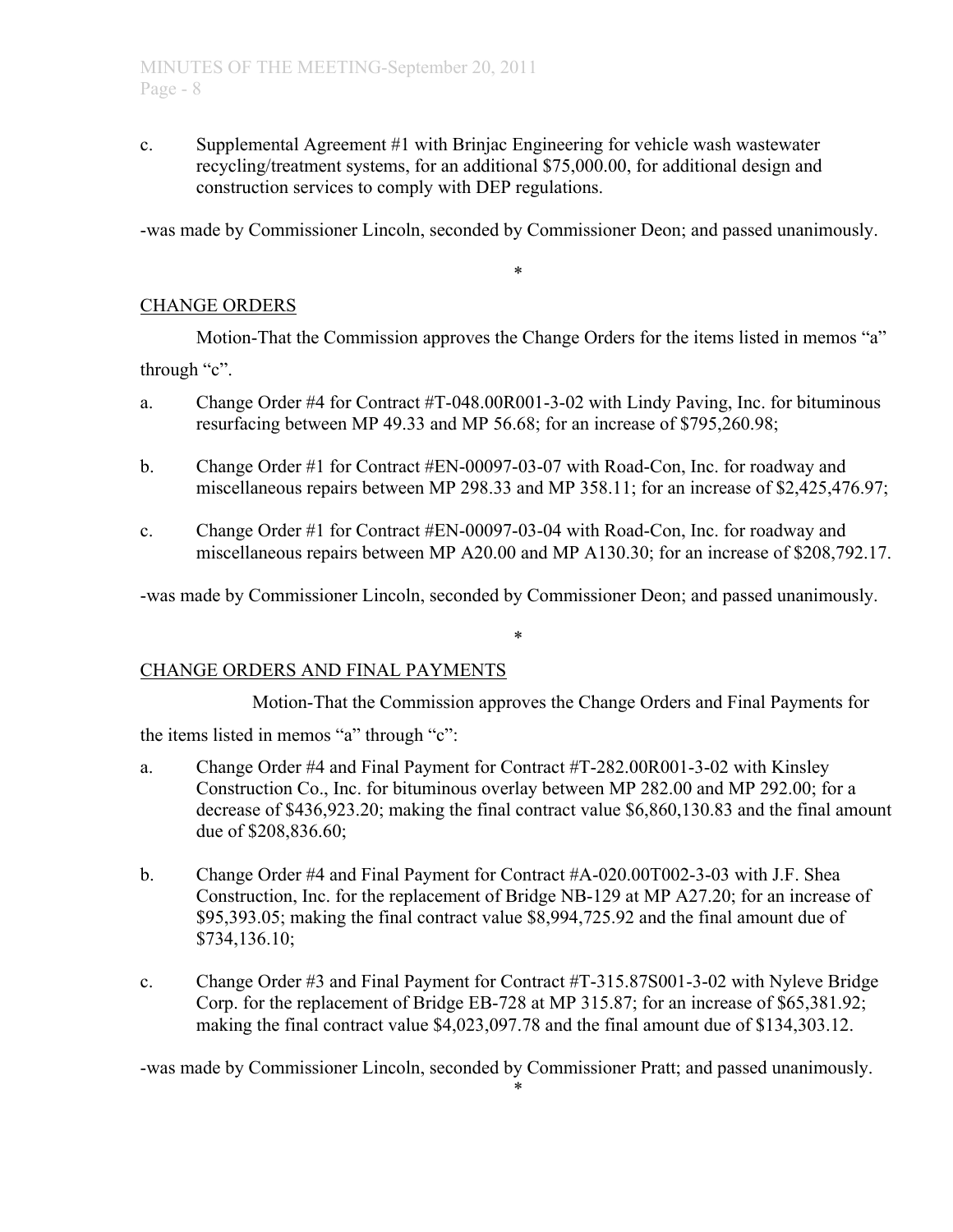## **PAYMENTS**

Motion-That the Commission authorizes payments for the items listed in memos "a" through " $d$ ":

a. 2011 Notice of Assessment from the Bureau of Worker's Compensation at the Department of Labor and Industry, for the Uninsured Employers Guaranty Fund, in the amount of \$2,150.00;

- b. All Risk Property and Builder's Risk invoice from Joyce, Jackman & Bell, LLC for the period October 1, 2011 through October 1, 2012, in the amount of \$1,649,991.00;
- c. Settlement of the case, *Suit-Kote Corporation v. Road-Con, Inc., Donald Wasmanski, Pennsylvania Turnpike Commission, and Richard Dinofa;* and authorize payment in the settlement amount;
- d. 2011 Notice of Assessment from the Bureau of Worker's Compensation at the Department of Labor and Industry, for the Supersedeas and Subsequent Injury Fund, in the amount of \$12,407.00.

-was made by Commissioner Lincoln, seconded by Commissioner Pratt; and passed unanimously.

\*

## POLICY LETTER 2.15

Motion-That the Commission approves a revision to Policy Letter 2.15, Approval Authorization, to permit the CFO, with concurrence of the CEO, the ability to approve insurance assessments up to and including \$10,000.00-was made by Commissioner Lincoln, seconded by Commissioner Deon; and passed unanimously.

# CAPITAL PLAN

Motion-That the Commission approves amending the enhanced FY 2012 Ten Year Capital Plan to add two new total reconstruction projects from MP 48.00 to MP 57.00 and MP 298.00 to MP 312.00; and authorize the issuance of RFP's for these projects-was made by Commissioner Lincoln, seconded by Commissioner Deon; and passed unanimously.

\*

\*

# RECONFIRM ACTION

Motion-That the Commission reconfirms the actions taken at the March 20, 2007 Commission Meeting authorizing the execution of an agreement with McCormick Taylor, Inc. to provide engineering design services for the full depth roadway reconstruction project from MP 180.00 to MP 186.00; approve moving the funding into the Capital Plan, and increase the not-toexceed amount to \$14,000,000.00-was made by Commissioner Deon; seconded by Commissioner Pratt; Commissioner Schoch abstained.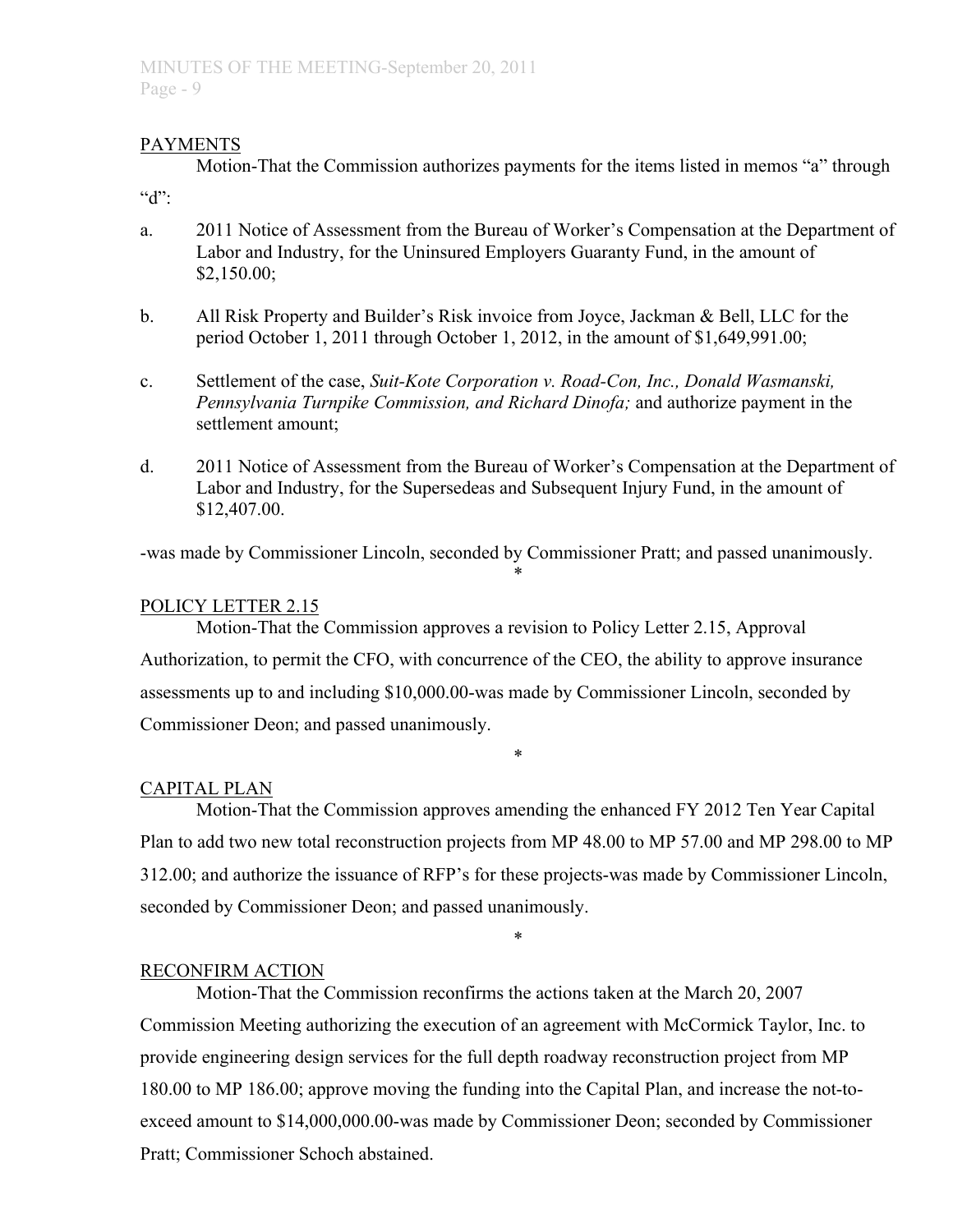## COMMISSIONER SCHOCH: MR. CHAIRMAN, I ABSTAIN ON THE BASIS THAT I HAVE A PAST RELATIONSHIP WITH THE FIRM MENTIONED IN THIS ITEM. The motion passed.

\*

## BOND/DISCLOSURE & UNDERWRITER'S COUNSEL AND SERVICES POOLS

Motion-The Finance and Administration Department is seeking approval to close the current bond/disclosure and underwriter's counsel pools as well as underwriting services pools, to establish new pools and to seek Statements of Qualifications from firms experienced in municipal bond and municipal financing for inclusion in the new pools as listed in memos "a" and "b":

- a. Bond and Underwriter's Counsel Pools;
- b. Underwriting Pools.

-was made by Commissioner Lincoln; seconded by Commissioner Deon; Commissioner Pratt abstained.

VICE CHAIRMAN PRATT: I ABSTAIN BECAUSE THE ITEM WAS A LATE ADDITION TO THE AGENDA AND I DID NOT HAVE ADEQUATE TIME TO FULLY EVALUATE THE MERITS OF THE ITEM.

\*

The motion passed.

### BOND RESOLUTION

Motion-THAT THE COMMISSION AUTHORIZES THE ISSUANCE OF THE PENNSYLVANIA TURNPIKE COMMISSION'S TURNPIKE REVENUE BONDS, SUBORDINATE REVENUE BONDS AND SPECIAL REVENUE BONDS, INCLUDING BOND ANTICIPATION NOTES, COMMERCIAL PAPER, A LINE OF CREDIT, OR OTHER SHORT-TERM INDEBTEDNESS, IN ONE OR MORE SERIES OR SUB-SERIES, FIXED RATE OR VARIABLE RATE, TAXABLE OR TAX-EXEMPT, IN A SINGLE ISSUANCE OR FROM TIME TO TIME, SUBJECT TO CERTAIN LIMITATIONS ON PRINCIPAL AMOUNT SET FORTH HEREIN (THE AGGREGATE PRINCIPAL AMOUNT OF ANY SHORT-TERM BONDS, AS DEFINED HEREIN, THAT ARE ISSUED AND OUTSTANDING AT ANY ONE TIME SHALL NOT EXCEED \$250,000,000, AND THE AGGREGATE INITIAL PRINCIPAL AMOUNT OF ANY BONDS THAT ARE NOT SHORT-TERM BONDS SHALL NOT EXCEED \$400,000,000), TO FINANCE OR REFINANCE THE COSTS OF (A) MAKING LEASE, GRANT OR OTHER PAYMENTS TO THE PENNSYLVANIA DEPARTMENT OF TRANSPORTATION IN ACCORDANCE WITH ACT 44, (B) REIMBURSING THE PENNSYLVANIA TURNPIKE COMMISSION FOR PAYMENTS PREVIOUSLY MADE TO THE PENNSYLVANIA DEPARTMENT OF TRANSPORTATION IN ACCORDANCE WITH ACT 44, (C) REFUNDING THE PENNSYLVANIA TURNPIKE COMMISSION'S VARIABLE RATE TURNPIKE REVENUE BONDS, SERIES C OF 2009, MATURING ON DECEMBER 1, 2011, (D) ANY DEBT SERVICE RESERVE OR SIMILAR FUNDS, CREDIT FACILITY COSTS OR CAPITALIZED INTEREST RELATED TO SUCH BONDS, (E) REFUNDING ANY BOND ANTICIPATION NOTES, COMMERCIAL PAPER OR OTHER SHORT-TERM INDEBTEDNESS ISSUED BY THE PENNSYLVANIA TURNPIKE COMMISSION FOR ANY OF THE FOREGOING PURPOSES, AND (F) ISSUANCE OF SUCH BONDS; AUTHORIZING THE EXECUTION, DELIVERY AND DISTRIBUTION OF THE FOLLOWING: (1) ONE OR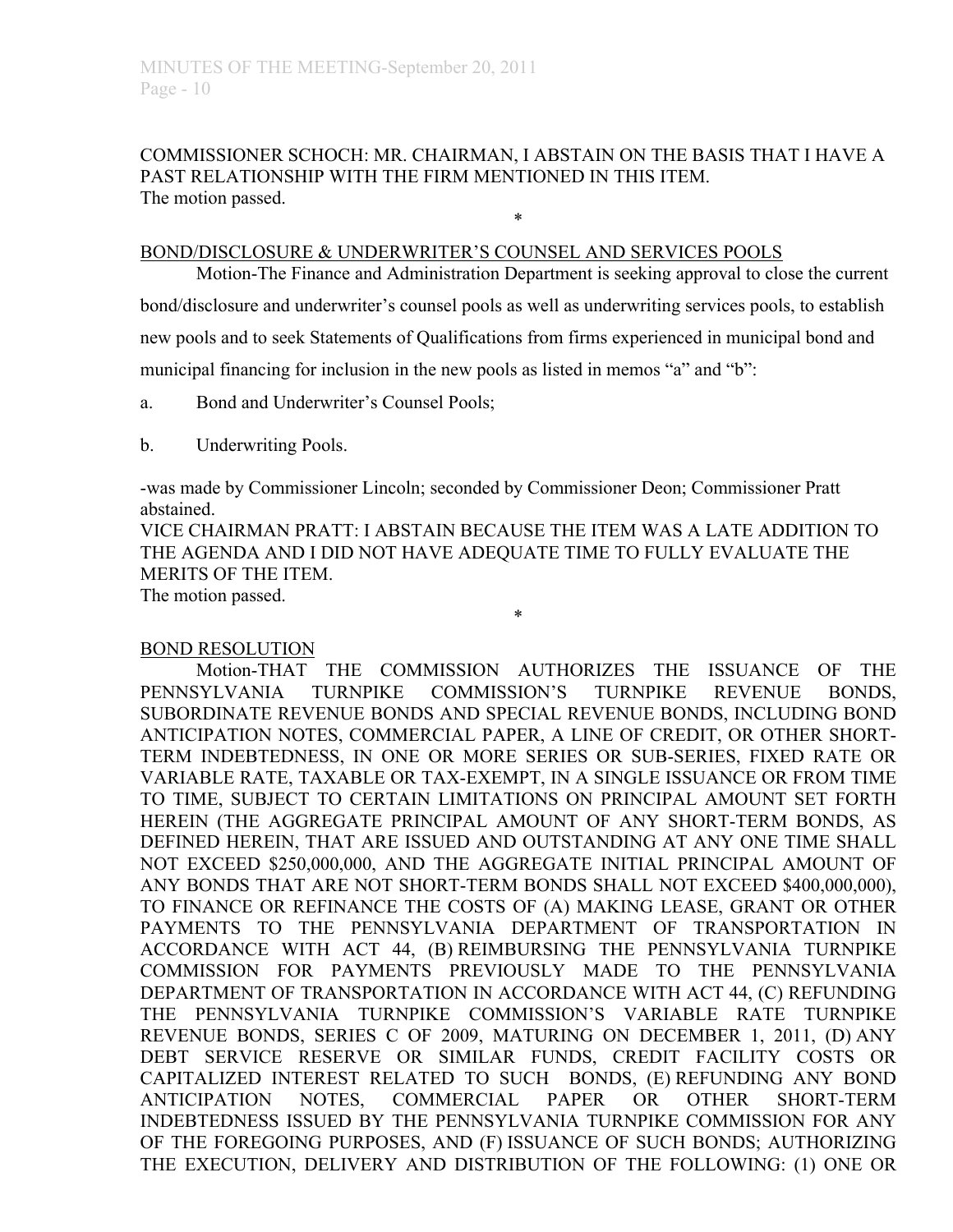MORE SUPPLEMENTAL TRUST INDENTURES, (2) ONE OR MORE PRELIMINARY OFFICIAL STATEMENTS OR PRELIMINARY PRIVATE PLACEMENT MEMORANDA, (3) ONE OR MORE OFFICIAL STATEMENTS OR PRIVATE PLACEMENT MEMORANDA, (4) ONE OR MORE PURCHASE CONTRACTS OR PRIVATE PLACEMENT AGREEMENTS, (5) ONE OR MORE REMARKETING AGREEMENTS, (6) ONE OR MORE CONTINUING DISCLOSURE AGREEMENTS, (7) ONE OR MORE ESCROW DEPOSIT AGREEMENTS, (8) DOCUMENTS RELATED TO THE PLEDGE OF MOTOR LICENSE FUND MONIES FOR SPECIAL REVENUE BONDS AND (9) ANY OTHER NECESSARY OR APPROPRIATE DOCUMENTS OR CERTIFICATES; AUTHORIZING THE ACQUISITION OF ONE OR MORE CREDIT FACILITIES AND THE EXECUTION AND DELIVERY OF ANY RELATED AGREEMENTS; AUTHORIZING THE TAKING OF FURTHER ACTION; REPEALING INCONSISTENT RESOLUTIONS; APPOINTING CO-BOND COUNSEL AND PROVIDING FOR THE APPOINTMENT OF ONE OR MORE UNDERWRITERS AND REMARKETING AGENTS; DECLARING THE PENNSYLVANIA TURNPIKE COMMISSION'S OFFICIAL INTENT THAT IT BE REIMBURSED FROM BOND PROCEEDS FOR CERTAIN EXPENDITURES PAID PRIOR TO THE ISSUANCE OF SUCH BONDS; AND DECLARING THAT THIS RESOLUTION SHALL BE LIBERALLY CONSTRUED-was made by Commissioner Lincoln, seconded by Commissioner Deon; Commissioner Pratt strongly opposed. The motion passed.

NEXT MEETING

MS. EDMUNDS: WE HAVE NO POST-FORMAL MEETING TODAY. THE NEXT FORMAL COMMISSION MEETING WILL BE A TELEPHONE MEETING HELD TUESDAY, OCTOBER 4, 2011 BEGINNING AT 10:00 A.M. COMMISSIONERS, I HAVE NO ADDITIONAL ITEMS FOR CONSIDERATION. I REQUEST A MOTION FOR ADJOURNMENT.

\*

#### ADJOURNMENT

Motion-That this meeting of The Pennsylvania Turnpike Commission be adjourned at 11:13

a.m.-was made by Commissioner Deon, seconded by Commissioner Lincoln; and passed

unanimously.

PREPARED BY:

\*

Ann Louise Edmunds Assistant Secretary Treasurer

09-20-11 **APPROVED BY:**